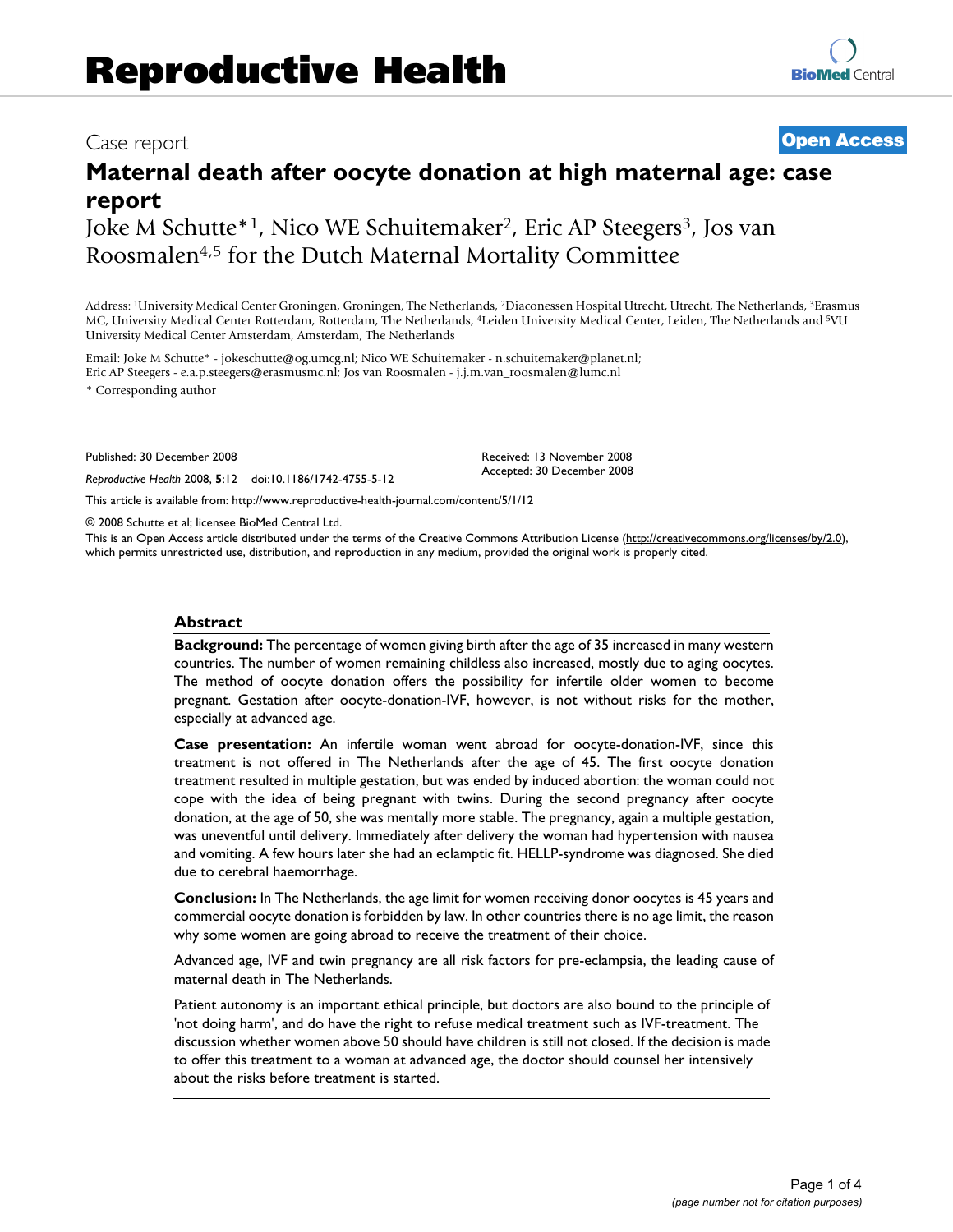### **Background**

In the Netherlands the proportion of women giving birth after the age of 35 increased from 5.2% in 1980 to 20% in 2003 [1]. This has also been reported in other countries [2].

The number of women remaining childless also increased, mostly due to aging oocytes [3]. The method of oocyte donation from younger women and in vitro fertilization (IVF), offers the possibility for infertile older women to become pregnant. However, this is not without risks for the mother [4].

In The Netherlands, the age limit for women receiving donor oocytes is 45 years [5]. In many other countries the maximum age is higher and sometimes even without limits. Also, in The Netherlands, commercial oocyte donation is forbidden by law (so called embryo law, implemented in 2002), therefore, some women are going abroad to receive the treatment of their choice.

In this short communication we present a case of maternal death, illustrating that the application of new technologies of assisted reproduction in high income countries creates a new group of women at risk of maternal death.

#### **Case presentation**

The woman got pregnant for the first time at the age of 36 but had a miscarriage twice. When she was 38 years old, she had two induced abortions. At the age of 41 and 43 years, she got pregnant after ovulation induction, and gave birth to a healthy girl and boy respectively. After this, she suffered from secondary subfertility, but ovulation induction did not result in pregnancy. At the age of 46, after oocyte donation embryotransfer was performed abroad, resulting in a twin pregnancy. However, the woman could not live with the idea of carrying twins. She first opted for termination of pregnancy, but then agreed with selective foeticide in the same clinic. She could still not cope with the pregnancy and opted for abortion of the second twin in the second trimester.

At the age of 49 she again had oocyte donation and IVF in another clinic abroad, resulting in a twin pregnancy. She now seemed to be mentally more stable. Antenatal visits were at a Dutch clinic, and the pregnancy developed uneventful. At a gestational age of 37 weeks her blood pressure had risen from 110/60 to 125/80 mmHg. At 38 weeks labour was induced for elective reasons and the woman delivered a healthy boy and girl, at the age of 50. Shortly after delivery her blood pressure had risen to 170/100 mmHg. She complained of nausea and vomiting. No diagnostic tests, however, were performed and no antihypertensive or anticonvulsant therapy was initiated. Nine hours later she was found unconscious in bed with a

tongue bite. Magnesium sulfate was initiated, but she had two more convulsions. Blood results showed signs of HELLP-syndrome. Following the eclamptic fit she was somnolent and disoriented, with a blood pressure of 140/ 85 mmHg. After 24 hours the CT-scan showed occipital haemorrhage and cerebral oedema. The woman was transferred to the Intensive Care Unit. After a few hours the Glasgow Coma Scale deteriorated and a midline shift was visible on the CT scan. Treatment was stopped because of brain death. Her husband was left behind with four children.

#### **Discussion**

This woman died from eclampsia, after she had a multiple pregnancy at advanced age after oocyte donation IVF. She insisted to have this treatment and being denied IVF in her own country, The Netherlands, she had it performed abroad. The woman had hypertension and pre-eclamptic complaints, but was not managed with antihypertensive medication or magnesium sulphate.

We feel that even the first oocyte donation for this woman could be criticised, but are astonished that doctors did institute such rigorous treatment for the second time, at the age of 49, after the first pregnancy resulting from oocyte donation was chosen to be terminated. The availability of advanced reproductive technology, especially for the wealthier women in society, may create a new, unnecessary group at risk for severe maternal morbidity and mortality in high income countries. Women should be counselled intensively about the risks involved.

IVF, twin pregnancy and advanced age are all risk factors for pre-eclampsia, one of the five major causes of maternal death worldwide, and the leading cause of maternal mortality in The Netherlands.

IVF-pregnancies are associated with more obstetric complications than naturally conceived pregnancies [6]. Källén et al found higher risks of pre-eclampsia (OR 1.63; 95% CI 1.53–1.74), placental abruption (OR 2.17; 95% CI 1.74–2.72) and postpartum haemorrhage (OR 1.4; 9% CI 1.38–1.50) in women being pregnant after IVF-treatment [7]. Venn et al reported an increased risk of maternal mortality in IVF pregnancies: 25.7 per 100.000 pregnancies compared to 10.9 in non-IVF pregnancies [8].

Whether oocyte donation adds an additional risk to the higher risks of obstetric complications in IVF-pregnancies remains controversial, but most studies indicate an additional risk. Söderström-Anttila et al compared obstetric outcome of pregnancy after oocyte donation with pregnancies after standard IVF. In singleton pregnancies they observed 29% (12/41) pregnancy-induced hypertension in the first group versus 12% (8/68) in the other group (*P*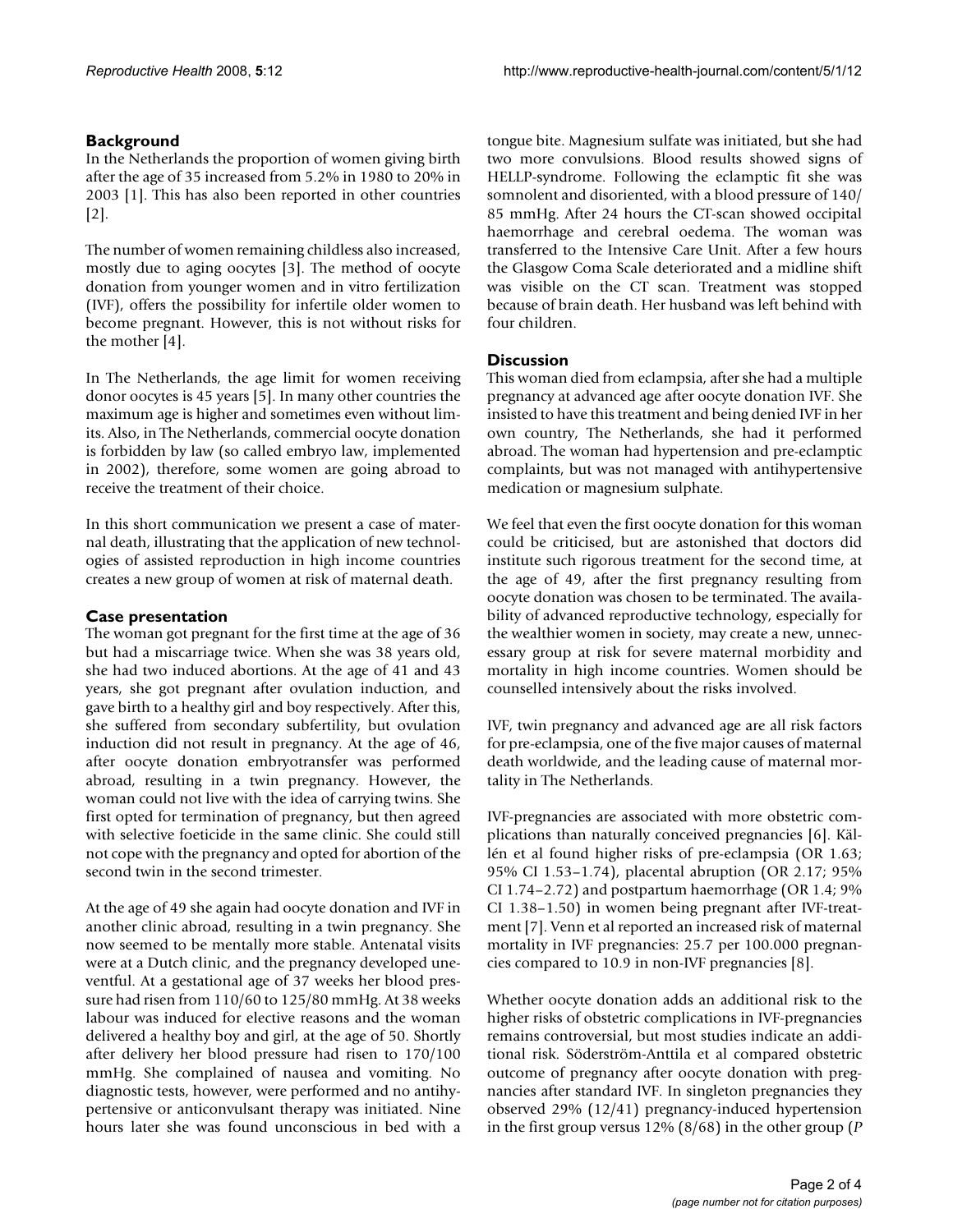$\leq$  0.05). Also, the caesarean section rate was higher: 57% (29/51) in the group with oocyte donation versus 37% (36/97) in the standard IVF group [9].

Henne et al found an increased risk of preterm labour, pre-eclampsia and caesarean delivery (after controlling for age and multiple gestations) in recipients of donor oocytes versus women of advanced age with autologous oocytes [10]. Wiggins et al found 26% (6/23) pregnancyinduced hypertension in the group with donor egg IVF as compared to  $8\%$  (1/12) in the group with standard IVF. For nulliparous women this difference was even more significant with 37% (13/35) in the donor egg IVF group and 8% (3/37) in the group with standard IVF (OR 7.1; 95% CI 1.4–36.7) [11]. Sauer et al reported in their cohort study in 37.8% (28/74) of pregnancies after oocyte donation obstetrical complications [12]. This was also seen in the cohort of Abdalla, with a high risk of pregnancy induced hypertension and postpartum haemorrhage [13].

Krieg et al compared 71 donor oocyte pregnancies with 108 IVF pregnancies using autologous oocytes at advanced maternal age. They found no differences in incidence of hypertensive disorders, gestational diabetes or mode of delivery after controlling for multifetal gestation, gestational age at delivery and maternal age [14].

Women being pregnant at advanced age have an increased risk for pre-eclampsia and gestational diabetes [15]. Advanced age is also an independent risk factor for caesarean delivery (OR 2.3, 95% CI 1.1–4.8) [16]. Paulson et al reported an incidence of pre-eclampsia of 25% (10/40), being 60% (6/10) in women older than 55 years. The incidence of gestational diabetes was 17.5% (7/40), with an incidence of 40% in women older than 55 years (4/10) [17]. Doctors offering IVF procedures should be aware of the risks named above.

Patient autonomy is an important ethical principle in management, but we feel that there are limits to this. Doctors are also bound to the principle of 'not doing harm' and this principle was at stake in our case [18]. The discussion whether women over the age of 50 should have children is still not closed [2,3]. Landau even reports an increase, rather than a decrease, of human suffering due to the promise of post-menopausal pregnancy with unlimited fertility [19]. Doctors do have the right to refuse to give medical treatment such as IVF-treatment. If it is decided to offer this treatment to a woman at advanced age, she should be counseled intensively about the risks before such treatment is started.

#### **Conclusion**

The discussion whether women at advanced maternal age should become pregnant is still not closed. Doctors, however, have the right to refuse to perform such treatment. Pregnancies at advanced maternal age after oocyte IVFtreatment have increased risks of obstetrical complications. We should be aware of these risks and counsel patients accordingly.

#### **Consent**

Written informed consent was obtained from the husband of the patient for publication of this case report and any accompanying images. A copy of the written consent is available for review by the Editor-in-Chief of this journal.

#### **Competing interests**

The authors declare that they have no competing interests.

#### **Authors' contributions**

All authors have made substantive intellectual contributions to this study. We all contributed to the conception of the article and to the acquisition and analysis of the case. All authors read and approved the final manuscript.

#### **References**

- 1. **Statistics Netherlands.** *Voorburg* 2004.
- 2. Cunningham FG, Leveno KJ: **[Childbearing among Older](http://www.ncbi.nlm.nih.gov/entrez/query.fcgi?cmd=Retrieve&db=PubMed&dopt=Abstract&list_uids=7666897) [Women-The message is Cautiously Optimistic.](http://www.ncbi.nlm.nih.gov/entrez/query.fcgi?cmd=Retrieve&db=PubMed&dopt=Abstract&list_uids=7666897)** *N Engl J Med* 1995, **333:**1002-4.
- 3. Speroff L: **[The effect of aging on fertility.](http://www.ncbi.nlm.nih.gov/entrez/query.fcgi?cmd=Retrieve&db=PubMed&dopt=Abstract&list_uids=8193249)** *Curr Opin Obstet Gynecol* 1994, **6:**115-20.
- 4. Duckitt K, Harrington D: **[Risk factors for pre-eclampsia at ante](http://www.ncbi.nlm.nih.gov/entrez/query.fcgi?cmd=Retrieve&db=PubMed&dopt=Abstract&list_uids=15743856)[natal booking: systematic review of controlled studies.](http://www.ncbi.nlm.nih.gov/entrez/query.fcgi?cmd=Retrieve&db=PubMed&dopt=Abstract&list_uids=15743856)** *BMJ* 2005, **330:**565-7.
- 5. **Guideline 'High technology donorship'.** *The Netherlands Society of Obstetrics and Gynaecology* 1998.
- 6. Allen VM, Wilson RD, Cheung A: **[Pregnancy outcomes after](http://www.ncbi.nlm.nih.gov/entrez/query.fcgi?cmd=Retrieve&db=PubMed&dopt=Abstract&list_uids=16650361) [assisted reproductive technology.](http://www.ncbi.nlm.nih.gov/entrez/query.fcgi?cmd=Retrieve&db=PubMed&dopt=Abstract&list_uids=16650361)** *J Obstet Gynaecol Can* 2006, **28:**220-50.
- 7. Källén B, Finnstrom O, Nygren KG, Otterblad Olausson P, Wennerholm UB: **[In vitro fertilisation in Sweden: obstetric character](http://www.ncbi.nlm.nih.gov/entrez/query.fcgi?cmd=Retrieve&db=PubMed&dopt=Abstract&list_uids=16225574)[istics, maternal morbidity and mortality.](http://www.ncbi.nlm.nih.gov/entrez/query.fcgi?cmd=Retrieve&db=PubMed&dopt=Abstract&list_uids=16225574)** *BJOG* 2005, **112:**1529-1535.
- 8. Venn A, Hemminski E, Watson L, *et al.*: **[Mortality in cohort of IVF](http://www.ncbi.nlm.nih.gov/entrez/query.fcgi?cmd=Retrieve&db=PubMed&dopt=Abstract&list_uids=11726597) [patients.](http://www.ncbi.nlm.nih.gov/entrez/query.fcgi?cmd=Retrieve&db=PubMed&dopt=Abstract&list_uids=11726597)** *Hum Reprod* 2001, **16:**2691-6.
- 9. Söderström-Anttila V, Foudila TA, Hovatta O: **[Obstetric and peri](http://www.ncbi.nlm.nih.gov/entrez/query.fcgi?cmd=Retrieve&db=PubMed&dopt=Abstract&list_uids=9557862)[natal outcome after oocyte donation: comparison with in](http://www.ncbi.nlm.nih.gov/entrez/query.fcgi?cmd=Retrieve&db=PubMed&dopt=Abstract&list_uids=9557862)[vitro fertilization pregnancies.](http://www.ncbi.nlm.nih.gov/entrez/query.fcgi?cmd=Retrieve&db=PubMed&dopt=Abstract&list_uids=9557862)** *Hum Reprod* 1998, **13:**483-90.
- 10. Henne MB, Zhang M, Paroski S, Kelshikar B, Westphal LM: **[Compar](http://www.ncbi.nlm.nih.gov/entrez/query.fcgi?cmd=Retrieve&db=PubMed&dopt=Abstract&list_uids=17847755)ison of obstetric outcomes in recipients of donor oocytes vs. [women of advanced maternal age with autologous oocytes.](http://www.ncbi.nlm.nih.gov/entrez/query.fcgi?cmd=Retrieve&db=PubMed&dopt=Abstract&list_uids=17847755)** *J Reprod Med* 2007, **52:**585-90.
- 11. Wiggins DA, Main E: **Outcomes of pregnancies achieved by donor egg in vitro fertilization – a comparison with standard in vitro fertilization pregnancies.** *AJOG* 2005, **192:**2002-8.
- 12. Sauer MV, Paulson RJ, Lobo RA: **[Oocyte donation to women of](http://www.ncbi.nlm.nih.gov/entrez/query.fcgi?cmd=Retrieve&db=PubMed&dopt=Abstract&list_uids=8981151) [advanced reproductive age: pregnancy results and obstetri](http://www.ncbi.nlm.nih.gov/entrez/query.fcgi?cmd=Retrieve&db=PubMed&dopt=Abstract&list_uids=8981151)[cal outcomes in patients 45 years and older.](http://www.ncbi.nlm.nih.gov/entrez/query.fcgi?cmd=Retrieve&db=PubMed&dopt=Abstract&list_uids=8981151)** *Hum Reprod* 1996, **11:**2540-3.
- 13. Abdalla HI, Billett A, Kan AKS, *et al.*: **Obstetric outcome in 232 ovum donation pregnancies.** *BJOG* 1998, **105:**332-7.
- 14. Krieg SA, Henne MB, Westphal LM: **[Obstetric outcomes in donor](http://www.ncbi.nlm.nih.gov/entrez/query.fcgi?cmd=Retrieve&db=PubMed&dopt=Abstract&list_uids=17727845) [oocyte pregnancies compared with advanced maternal age](http://www.ncbi.nlm.nih.gov/entrez/query.fcgi?cmd=Retrieve&db=PubMed&dopt=Abstract&list_uids=17727845) [in in vitro fertilization pregnancies.](http://www.ncbi.nlm.nih.gov/entrez/query.fcgi?cmd=Retrieve&db=PubMed&dopt=Abstract&list_uids=17727845)** *Fertil Steril* 2008, **90:**65-70.
- 15. Jacobsson B, Ladfors L, Milsom I: **[Advanced maternal age and](http://www.ncbi.nlm.nih.gov/entrez/query.fcgi?cmd=Retrieve&db=PubMed&dopt=Abstract&list_uids=15458893) [adverse perinatal outcome.](http://www.ncbi.nlm.nih.gov/entrez/query.fcgi?cmd=Retrieve&db=PubMed&dopt=Abstract&list_uids=15458893)** *Obstet Gynecol* 2004, **104:**727-33.
- 16. Peipert JF, Bracken MB: **[Maternal age: an independent risk fac](http://www.ncbi.nlm.nih.gov/entrez/query.fcgi?cmd=Retrieve&db=PubMed&dopt=Abstract&list_uids=8423950)[tor for cesarean delivery.](http://www.ncbi.nlm.nih.gov/entrez/query.fcgi?cmd=Retrieve&db=PubMed&dopt=Abstract&list_uids=8423950)** *Obstet Gynecol* 1993, **81:**200-5.